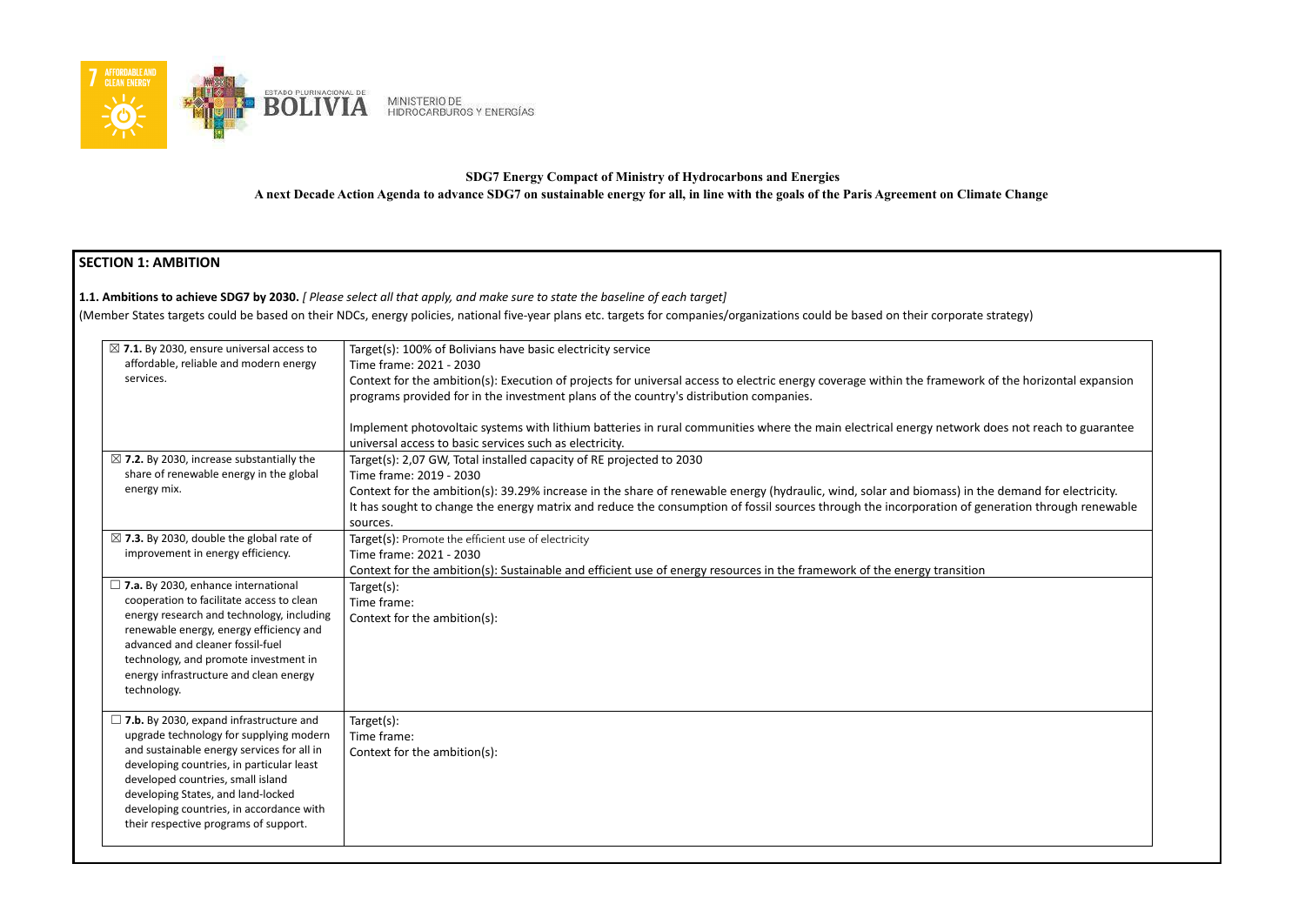1.2. Other ambitions in support of SDG7 by 2030 and net-zero emissions by 2050. [Please describe below e.g., coal phase out or reforming fossil fuel subsidies etc.]

Target (s): Development of green hydrogen as a fuel and energy vector for the transition towards the use and implementation of clean energy

Time frame: By 2025 the production of green hydrogen has started

By 2030, the use of green hydrogen in the domestic market has become widespread

Context for the ambition(s): For the production of green hydrogen, there are mainly renewable, solar and wind resources, and there is an available capacity to generate electricity with renewable resources. Likewise, there are natural gas liquefaction plants that can be adapted for green hydrogen liquefaction. On the other hand, there is a wide network of gas pipelines and an oil pipeline to border countries that can be adapted for export.

Target (s): Lithium batteries for electromobility Time frame: to 2030 Context for the ambition (s): Manufacture lithium batteries for electromobility applications, in order to gradually reduce the use of fossil fuels.

# **SECTION 2: ACTIONS TO ACHIEVE THE AMBITION**

2.1. Please add at least one key action for each of the elaborated ambition(s) from section 1. *[Please add rows as needed].*

2021-2030

and end date

2022-2030

and end date

2017-2030

and end date

| Description of action (please specify for which ambition from Section 1)                                                                              | Start i      |
|-------------------------------------------------------------------------------------------------------------------------------------------------------|--------------|
| 7.1. By 2030, ensure universal access to affordable, reliable and modern energy services.                                                             |              |
| Extend and densify electric power networks in urban and rural areas                                                                                   | 2021-        |
| Description of action (please specify for which ambition from Section 1)                                                                              | Start i      |
| 7.1. By 2030, ensure universal access to affordable, reliable and modern energy services.                                                             |              |
| Apply alternative energies in dispersed rural areas, facilitating access to solar panels in more remote communities.                                  | 2022-        |
| Description of action (please specify for which ambition from Section 1)                                                                              | <b>Start</b> |
| 7.1. By 2030, ensure universal access to affordable, reliable and modern energy services.                                                             |              |
| Manufacture of lithium batteries for energy storage                                                                                                   | 2017-        |
| Description of action (please specify for which ambition from Section 1)                                                                              | Start (      |
| 7.2. By 2030, increase substantially the share of renewable energy in the global energy mix.                                                          |              |
| Build and operate hydroelectric plants and implement generation plants using alternative and renewable energies: wind, biomass, geothermal and solar. | 2021-        |
| Description of action (please specify for which ambition from Section 1)                                                                              | Start        |
| 7.3. By 2030, double the global rate of improvement in energy efficiency.                                                                             |              |
| Implementation of energy efficiency programs and projects in different areas (production, consumption and public lighting).                           | 2017-        |
| Description of action (please specify for which ambition from Section 1)                                                                              | <b>Start</b> |
| 1.2. Other ambitions in support of SDG7 by 2030 and net-zero emissions by 2050                                                                        |              |
| Creation and implementation of the Green Hydrogen Development Program                                                                                 | 2022-        |
| Description of action (please specify for which ambition from Section 1)                                                                              | Start        |
| 1.2. Other ambitions in support of SDG7 by 2030 and net-zero emissions by 2050                                                                        |              |
| Manufacture of lithium batteries for electromobility                                                                                                  | 2019-        |

### and end date

2021-2030

and end date

2017-2030

and end date

2022-2030

and end date

2019-2030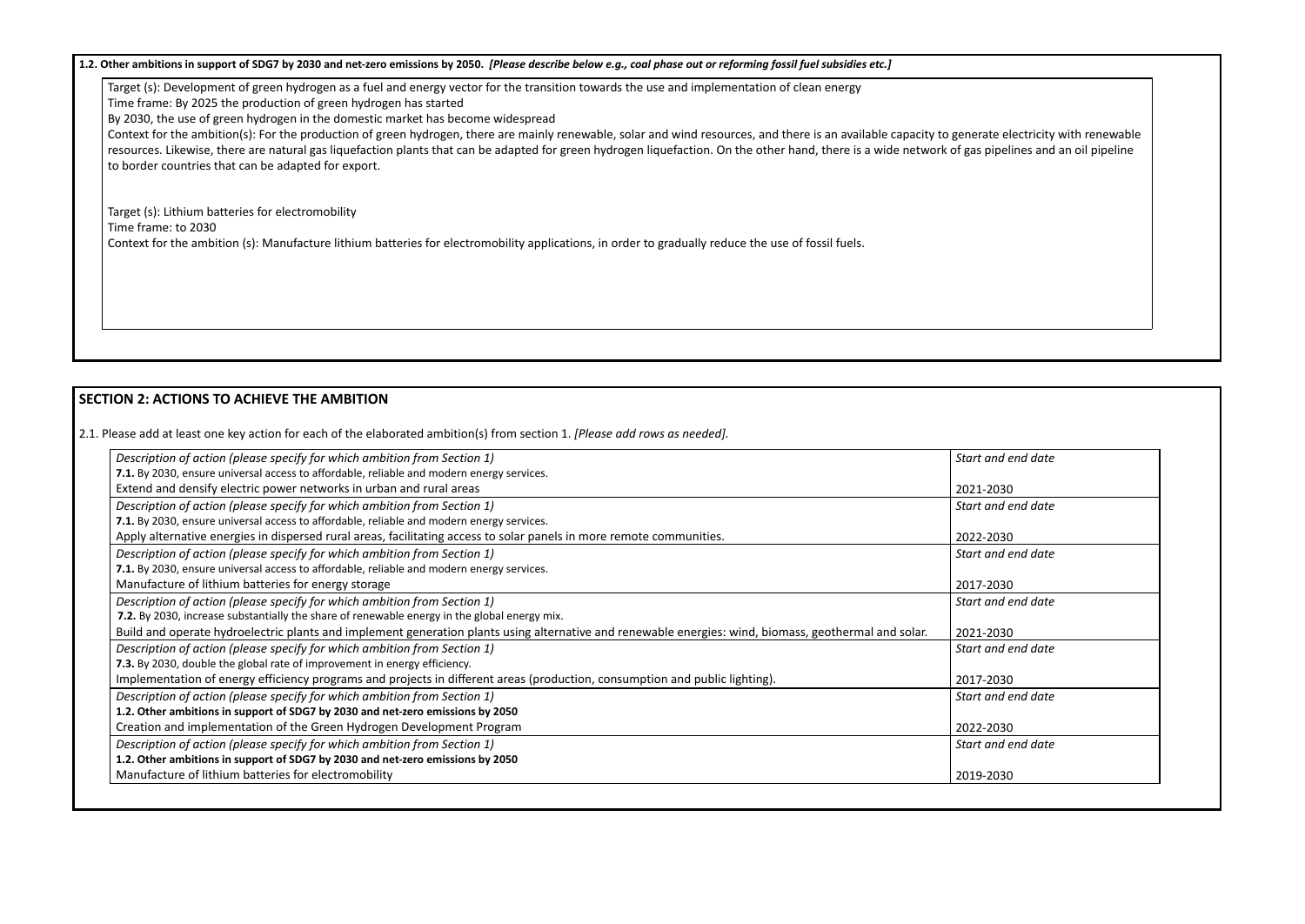## **SECTION 3: OUTCOMES**

3.1*.* Please add at least one measurable and time-based outcome for **each** of the actions from section 2. *[Please add rows as needed].*

| Outcome: Extend and densify electric power networks in urban and rural areas                                                                  | Date |
|-----------------------------------------------------------------------------------------------------------------------------------------------|------|
| 2,977.20 km of transmission lines built within the National Interconnected System                                                             | 2025 |
| Outcome: Apply alternative energies in dispersed rural areas, facilitating access to solar panels in more remote communities                  | Date |
| 100% electric power coverage has been achieved in urban and rural areas with the implementation of RE                                         | 2030 |
| Outcome: Manufacture of lithium batteries for energy storage                                                                                  | Date |
| Use of Bolivian lithium batteries in photovoltaic systems distributed in rural areas                                                          | 2030 |
| Outcome: Build and operate hydroelectric plants and implement generation plants using alternative and renewable energies: wind,               | Date |
| biomass, geothermal and solar.                                                                                                                |      |
| Build and operate hydroelectric plants to generate 1,447 MW and implement generation plants using alternative and renewable energies:         |      |
| wind, biomass, geothermal and solar, to generate 2,070 MW.                                                                                    | 2030 |
| Outcome: Implementation of energy efficiency programs and projects in different areas (production, consumption and public lighting)           | Date |
| 3 Programs of energy efficiency in public lighting executed and concluded.                                                                    | 2030 |
| Outcome: Creation and implementation of the Green Hydrogen Development Program                                                                | Date |
| A roadmap has been defined for the Green Hydrogen Development Program and there is a prioritized project portfolio. Green hydrogen production | 2030 |
| has started at the pilot plant.                                                                                                               |      |
| Outcome: Manufacture of lithium batteries for electromobility                                                                                 | Date |
| Use of Bolivian lithium batteries for conversion from combustion to electric vehicles                                                         | 2030 |

### **SECTION 4: REQUIRED RESOURCES AND SUPPORT**

4.1. Please specify required finance and investments for **each** of the actions in section 2.

*Extend and densify electric power networks in urban and rural areas:* Construction of transmission lines: USD 463.228,44 (Estimated investment only until 2025)

*Apply alternative energies in dispersed rural areas, facilitating access to solar panels in more remote communities:* Increase coverage to 100%: USD 328.018.118 (Estimated investment for projects in rural areas. In the urban area the investment is in charge of the Distributors)

*Manufacture of lithium batteries for energy storage:* No estimate

*Build and operate hydroelectric plants and implement generation plants using alternative and renewable energies: wind, biomass, geothermal and solar:* Projects to accelerate the energy transition: USD 3.445.616.379 (It is the total investment considering projects that are currently under execution)

*Implementation of energy efficiency programs and projects in different areas (production, consumption and public lighting):* USD 1.734.051 (Regulations, standards and execution of pilot projects)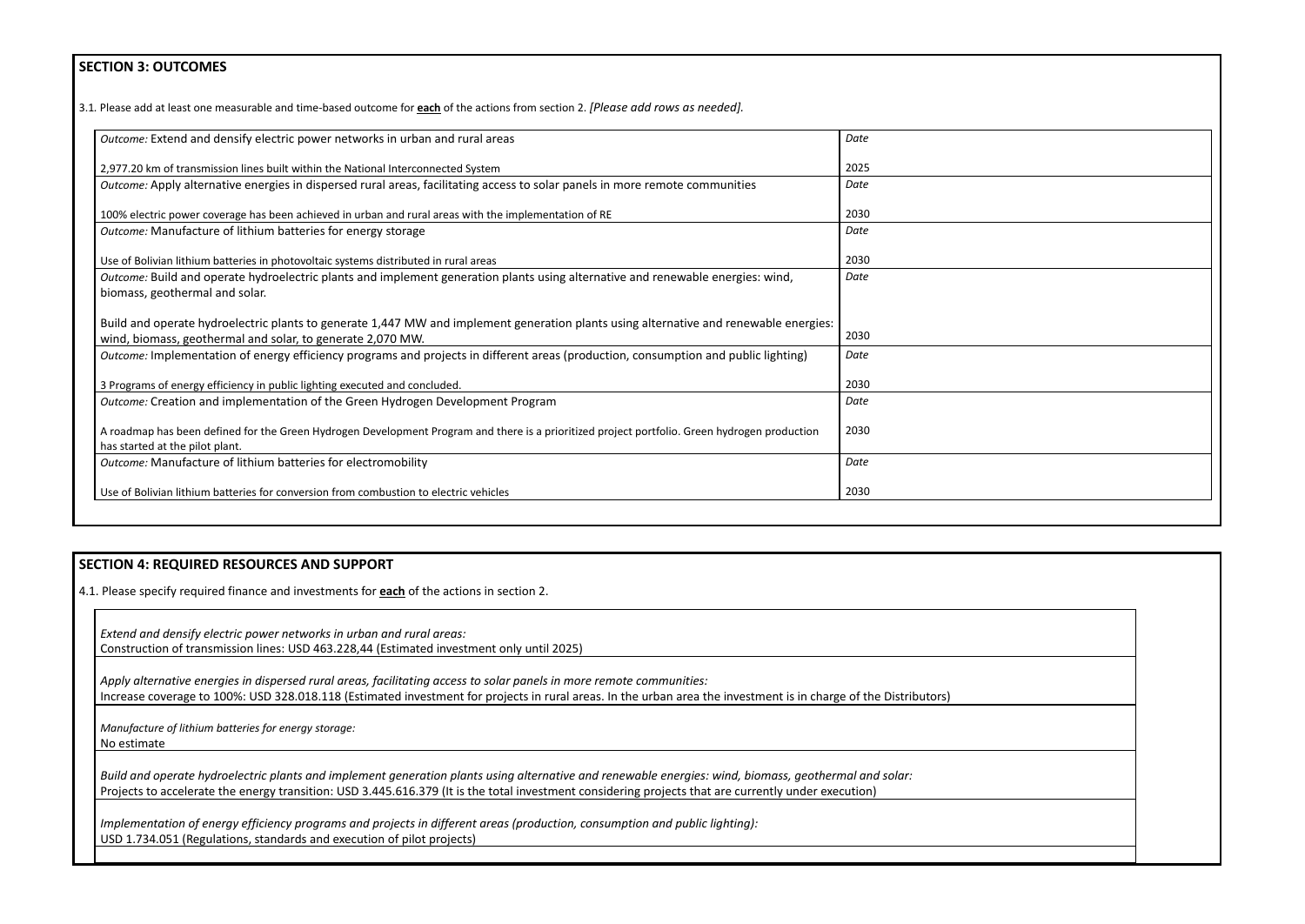*Creation and implementation of the Green Hydrogen Development Program:* No estimate

*Manufacture of lithium batteries for electromobility:* No estimate

4.2. [For countries only] In case support is required for the actions in section 2, please select from below and describe the required support and specify for which action.

*[Examples of support for Member States could include: Access to low-cost affordable debt through strategic de-risking instruments, capacity building in data collection energy plans and energy transition pathways; technical assistance, etc.]*

| $\boxtimes$ Financing<br>Description                                                    |  |
|-----------------------------------------------------------------------------------------|--|
| Access to green funds and soft loans. We lend with sustainable interests over time      |  |
| Description                                                                             |  |
| Loans with donation components                                                          |  |
| Description                                                                             |  |
| Technical training, transfer of new technologies                                        |  |
| Technology for the implementation of Agrivoltaics for the production of green hydrogen. |  |
| Description                                                                             |  |
|                                                                                         |  |
|                                                                                         |  |

#### **SECTION 5: IMPACT**

5.1. Countries planned for implementation including number of people potentially impacted.

In Bolivia, just by reaching the goal of 100% coverage, more than 120.430 families that do not have basic electricity service would benefit.

5.2. Alignment with the 2030 Agenda for Sustainable Development – Please describe how **each** of the actions from section 2 impact advancing the SDGs by 2030. *[up to 500 words, please upload supporting strategy documents as needed]*

5.3. Alignment with Paris Agreement and net-zero by 2050 - Please describe how each of the actions from section 2 align with the Paris Agreement and national NDCs (if applicable) and s *[up to 500 words, please upload supporting strategy documents as needed]*

Rural electrification through pico photovoltaic solar systems and mini hydroelectric plants, renewable energies and energy efficiency contribute to the reduction of greenhouse effect enter eduction of greenhouse effect ent displacement of fossil fuels.

| r; development of integrated            |
|-----------------------------------------|
|                                         |
|                                         |
|                                         |
|                                         |
|                                         |
|                                         |
|                                         |
| support the net-zero emissions by 2050. |
| ct emissions due to the                 |

Rural electrification will allow universal access to electricity in urban and rural areas of the country in compliance with SDG 7. The endowment of pico photovoltaic systems provide an alternative access to electricity service to families living far from electricity grids in compliance with SDG 7 and 10. The production of lithium batteries for energy accumulators will guarantee uninterrupted access to electricity service in rural areas in compliance with SDG 7 and 9. Renewable energies will allow the sustainable development of the country, in accordance with SDG 7, 11 and 13. Energy efficiency will allow new opportunities for sustainable development for the country, in accordance with SDG 11. With the production of green hydrogen, it will be possible to reduce the use of energy from fossil resources, in accordance with SDG 7, 12 and 13. The manufacture of lithium batteries for electric cars will contribute to the reduction of the use of fossil fuels and the emission of CO2, in accordance with SDG 7 and 13.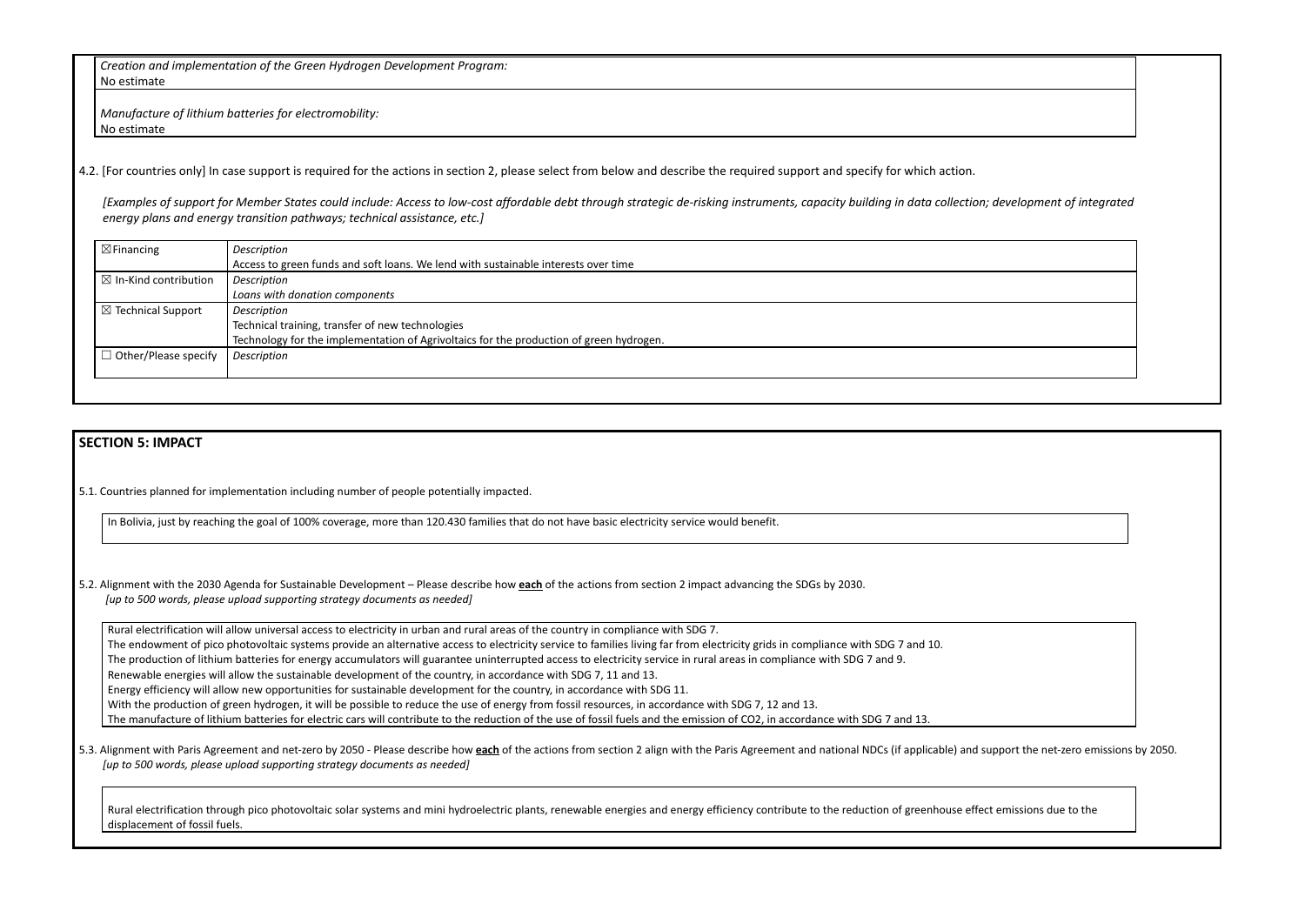#### **SECTION 6: MONITORING AND REPORTING**

6.1. Please describe how you intend to track the progress of the proposed outcomes in section 3. Please also describe if you intend to use other existing reporting frameworks to track progress on the proposed outcomes.

All rural electrification, renewable energy and energy efficiency projects will be supported by technical monitoring and financial execution reports.

#### **SECTION 7: GUIDING PRINCIPLES CHECKLIST**

Please use the checklist below to validate that the proposed Energy Compact is aligned with the guiding principles.

- I. Stepping up ambition and accelerating action Increase contribution of and accelerate the implementation of the SDG7 targets in support of the 2030 Agenda for Sustainable Development for Paris Agreement
	- I. 1. Does the Energy Compact strengthen and/or add a target, commitment, policy, action related to SDG7 and its linkages to the other SDGs that results in a higher cumulative impact compared to existing frameworks? ☒Yes ☐No
	- *I.2. Does the Energy Compact increase the geographical and/or sectoral coverage of SDG7 related efforts?* ☒Yes ☐No
	- 1.3. Does the Energy Compact consider inclusion of key priority issues towards achieving SDG7 by 2030 and the net-zero emission goal of the Paris Agreement by 2050 as defied by latest global analysis and data including t *outcome of the Technical Working Groups?* ☒Yes ☐No
- II. Alignment with the 2030 agenda on Sustainable Development Goals Ensure coherence and alignment with SDG implementation plans and strategies by 2030 as well as national development plans and priorities.

II.1. Has the Energy Compact considered enabling actions of SDG7 to reach the other sustainable development goals by 2030?  $\boxtimes$  Yes  $\Box$  No

II.2. Does the Eneray Compact alian with national, sectoral, and/or sub-national sustainable development strategies/plans, including SDG implementation plans/roadmaps?  $\boxtimes$  Yes  $\Box$  No

*II.3. Has the Energy Compact considered a timeframe in line with the Decade of Action?* ☒Yes ☐No

- III. Alignment with Paris Agreement and net-zero by 2050 Ensure coherence and alignment with the Nationally Determined Contributions. Iong term net zero emission strategies.
	- III.1. Has the Enerav Compact considered a timeframe in line with the net-zero aoal of the Paris Aareement by 2050?  $\boxtimes$  Yes  $\Box$  No
	- *III.2. Has the Energy Compact considered energy-related targets and information in the updated/enhanced NDCs?* ☒Yes ☐No
	- III.3. Has the Enerav Compact considered alianment with reachina the net-zero emissions aoal set by many countries by 2050?  $\boxtimes$  Yes  $\Box$  No
- IV. Leaving no one behind, strengthening inclusion, interlinkages, and synergies Enabling the achievement of SDGs and just transition by reflecting interlinkages with other SDGs.
	- *IV.1. Does the Energy Compact include socio-economic impacts of measures being considered?* ☒Yes ☐No
	- *IV.2. Does the Energy Compact identify steps towards an inclusive, just energy transition?* ☒Yes ☐No
	- IV.3. Does the Energy Compact consider measures that address the needs of the most vulnerable groups (e.g. those impacted the most by energy transitions, lack of energy access)?  $\boxtimes$  Yes  $\Box$  No
- V. Feasibility and Robustness Commitments and measures are technically sound, feasible, and verifiable based a set of objectives with specific performance indicators, baselines, targets and data sources as needed.
	- V.1. Is the information included in the Energy Compact based on updated quality data and sectoral assessments, with clear and transparent methodologies related to the proposed measures?  $\boxtimes$  Yes  $\Box$  No
	- V.2. Has the Energy Compact considered inclusion of a set of SMART (specific, measurable, achievable, resource-based and time based) objectives?  $\boxtimes$  Yes  $\Box$  No
	- V.3. Has the Energy Compact considered issues related to means of implementation to ensure feasibility of measures proposed (e.g. cost and financing strategy, technical assistant needs and partnerships, policy and regulato *gaps, data and technology)?* ⊠Yes □No